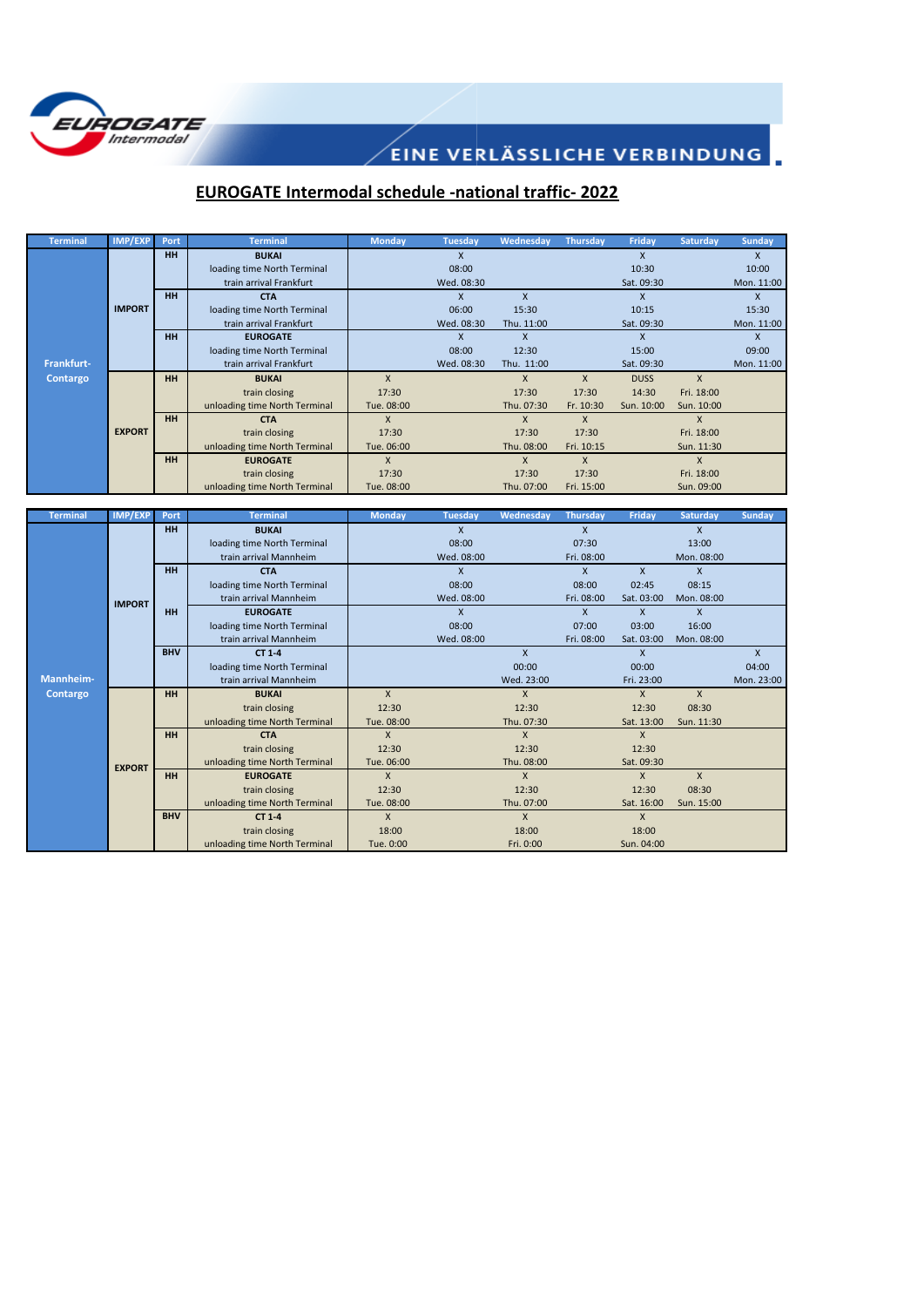| <b>Terminal</b>  | IMP/EXP       | Port       | <b>Terminal</b>               | <b>Monday</b> | <b>Tuesday</b> | Wednesday    | <b>Thursday</b> | Friday       | <b>Saturday</b> | <b>Sunday</b> |
|------------------|---------------|------------|-------------------------------|---------------|----------------|--------------|-----------------|--------------|-----------------|---------------|
|                  |               | <b>HH</b>  | <b>BUKAI</b>                  |               | $\mathsf{x}$   |              | X               |              |                 | $\mathsf{x}$  |
|                  |               |            | loading time North Terminal   |               | 11:00          |              | 10:30           |              |                 | 11:30         |
|                  |               |            | train arrival Nuremberg       |               | Wed. 08:30     |              | Fri. 08:30      |              |                 | Mon. 14:00    |
|                  |               | <b>HH</b>  | <b>CTA</b>                    | $\mathsf{x}$  |                | X            |                 | $\mathsf{x}$ |                 |               |
|                  |               |            | loading time North Terminal   | 14:45         |                | 14:15        |                 | 09:00        |                 |               |
|                  | <b>IMPORT</b> |            | train arrival Nuremberg       | Tue. 08:30    |                | Thu. 08:30   |                 | Sat. 08:30   |                 |               |
|                  |               | <b>HH</b>  | <b>EUROGATE</b>               |               | $\mathsf{x}$   |              | $\mathsf{x}$    |              |                 | $\mathsf{X}$  |
|                  |               |            | loading time North Terminal   |               | 15:00          |              | 09:00           |              |                 | 15:00         |
|                  |               |            | train arrival Nuremberg       |               | Wed. 08:30     |              | Fri. 08:30      |              |                 | Mon. 14:00    |
|                  |               | <b>BHV</b> | CT 1-4                        | X             | $\mathsf{x}$   | X            |                 | $\mathsf{X}$ |                 | $\mathsf{x}$  |
|                  |               |            | loading time North Terminal   | 18:00         | Wed. 00:00     | Thu. 02:00   |                 | Sat. 02:00   |                 | 18:00         |
| <b>Nuremberg</b> |               |            | train arrival Nuremberg       | Tue. 23:59    | Wed. 23:59     | Thu. 23:59   |                 | Sun. 23:59   |                 | Mo. 23:59     |
| <b>TriCon</b>    |               | <b>HH</b>  | <b>BUKAI</b>                  | $\mathsf{x}$  |                | X            |                 | X            |                 |               |
|                  |               |            | train closing                 | 19:00         |                | 19:00        |                 | 19:00        |                 |               |
|                  |               |            | unloading time North Terminal | Tue. 11:00    |                | Thu. 10:30   |                 | Mon. 07:00   |                 |               |
|                  |               | HH         | <b>CTA</b>                    | X             | $\mathsf{x}$   |              | $\mathsf{x}$    |              | $\mathsf{X}$    |               |
|                  |               |            | train closing                 | 21:00         | 19:00          |              | 19:00           |              | 08:30           |               |
|                  | <b>EXPORT</b> |            | unloading time North Terminal | Tue. 17:15    | Wed. 14:15     |              | Fri. 09:00      |              | Mon. 14:45      |               |
|                  |               | HH         | <b>EUROGATE</b>               | $\mathsf{X}$  |                | $\mathsf{x}$ |                 | $\mathsf{x}$ |                 |               |
|                  |               |            | train closing                 | 19:00         |                | 19:00        |                 | 19:00        |                 |               |
|                  |               |            | unloading time North Terminal | Tue. 15:00    |                | Thu. 09:00   |                 | Mo. 09:00    |                 |               |
|                  |               | <b>BHV</b> | CT 1-4                        | $\mathsf{X}$  | $\mathsf{x}$   | X            | X               | $\mathsf{x}$ |                 |               |
|                  |               |            | train closing                 | 10:00         | 10:00          | 10:00        | 10:00           | 10:00        |                 |               |
|                  |               |            | unloading time North Terminal | Tue. 04:00    | Wed. 04:00     | Thu. 04:00   | Fr. 04:00       | Sat. 03:00   |                 |               |

| <b>Terminal</b> | IMP/EXP       | Port       | <b>Terminal</b>               | <b>Monday</b> | <b>Tuesday</b> | Wednesday    | <b>Thursday</b> | <b>Friday</b> | <b>Saturday</b> | <b>Sunday</b> |
|-----------------|---------------|------------|-------------------------------|---------------|----------------|--------------|-----------------|---------------|-----------------|---------------|
|                 |               | <b>HH</b>  | <b>BUKAI</b>                  | $\mathsf{x}$  | X              | X            | X               | $\mathsf{x}$  |                 | X             |
|                 |               |            | loading time North Terminal   | Sun. 11:30    | 09:30          | 07:30        | 06:00           | 08:00         |                 | 10:00         |
|                 |               |            | train arrival Kornwestheim    | Tue. 00:30    | Wed. 06:00     | Thu. 03:30   | Fri. 08:00      | Sat. 07:30    |                 | Mon. 08:00    |
|                 |               | <b>HH</b>  | <b>CTA</b>                    | X             | $\mathsf{x}$   |              | X               |               | $\mathsf{x}$    |               |
|                 | <b>IMPORT</b> |            | loading time North Terminal   | Sun. 15:00    | 18:15          |              | 18:30           |               | 03:30           |               |
|                 |               |            | train arrival Kornwestheim    | Tue. 00:30    | Wed. 15:30     |              | Fri. 21:00      |               | Mon. 05:00      |               |
|                 |               | <b>HH</b>  | <b>EUROGATE</b>               |               | $\mathsf{x}$   | $\mathsf{x}$ | X               | $\mathsf{x}$  |                 | $\mathsf{x}$  |
|                 |               |            | loading time North Terminal   |               | 10:00          | 03:00        | 06:00           | 07:00         |                 | 06:00         |
|                 |               |            | train arrival Kornwestheim    |               | Wed. 06:00     | Thu. 03:30   | Fri. 08:00      | Sat. 07:30    |                 | Mon. 11:30    |
|                 |               | <b>BHV</b> | CT 1-4                        |               | $\mathsf{x}$   | $\mathsf{x}$ | X               | $\mathsf{x}$  |                 | $\mathsf{x}$  |
|                 |               |            | loading time North Terminal   |               | 08:00          | 06:00        | 08:00           | 10:00         |                 | 20:00         |
| Kornwestheim-   |               |            | train arrival Kornwestheim    |               | Wed. 05:30     | Thu. 05:30   | Fri. 05:30      | Mon. 05:00    |                 | Tue. 05:30    |
| <b>UBF</b>      |               | <b>HH</b>  | <b>BUKAI</b>                  | $\mathsf{x}$  | X              | $\mathsf{x}$ | X               |               | $\mathsf{X}$    |               |
|                 |               |            | train closing                 | 17:00         | 09:00          | 13:00        | 13:00           |               | 14:30           |               |
|                 |               |            | unloading time North Terminal | Tue. 09:30    | Wed. 07:30     | Thu. 06:00   | Fri. 08:00      |               | Sun. 11:30      |               |
|                 |               | <b>HH</b>  | <b>CTA</b>                    | X             | X              | X            |                 | $\mathsf{x}$  | X               |               |
|                 |               |            | train closing                 | 20:30         | 20:30          | 20:30        |                 | 17:00         | 14:30           |               |
|                 | <b>EXPORT</b> |            | unloading time North Terminal | Tue. 19:45    | Wed. 19:15     | Thu. 17:45   |                 | Mon. 10:00    | Sun. 15:00      |               |
|                 |               | <b>HH</b>  | <b>EUROGATE</b>               | $\mathsf{x}$  | X              | X            | $\mathsf{x}$    |               | $\mathsf{x}$    |               |
|                 |               |            | train closing                 | 17:00         | 09:00          | 13:00        | 13:00           |               | 09:00           |               |
|                 |               |            | unloading time North Terminal | Tue. 10:00    | Wed. 03:00     | Thu. 06:00   | Fri. 07:00      |               | Sun. 06:00      |               |
|                 |               | <b>BHV</b> | CT 1-4                        | X             | X              | X            | X               | $\mathsf{x}$  |                 |               |
|                 |               |            | train closing                 | 14:30         | 14:30          | 14:30        | 14:30           | 18:30         |                 |               |
|                 |               |            | unloading time North Terminal | Tue. 10:00    | Wed. 08:00     | Thu. 08:00   | Fri. 08:00      | Mon. 16:00    |                 |               |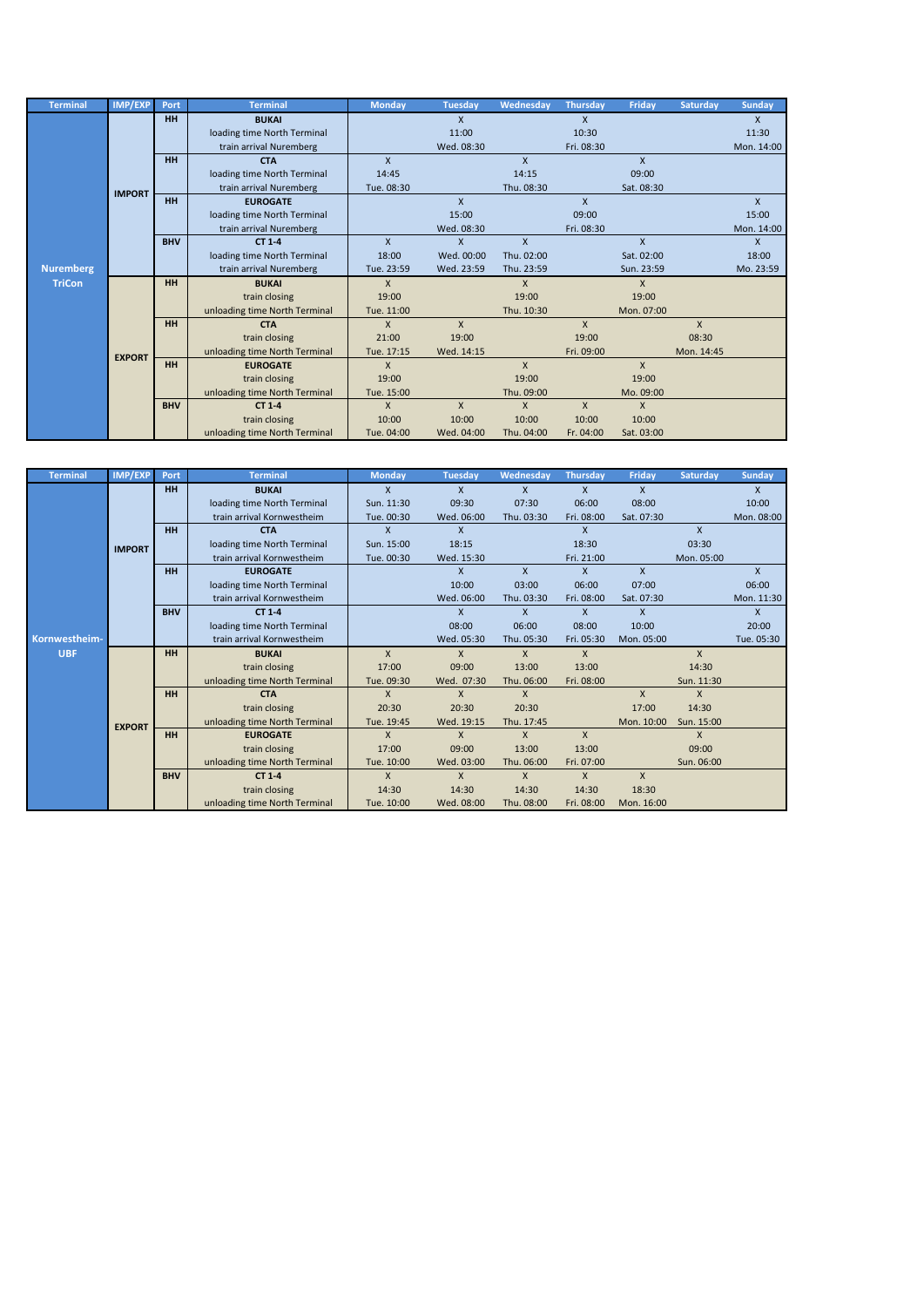| <b>Terminal</b> | <b>IMP/EXP</b> | Port       | <b>Terminal</b>               | <b>Monday</b> | <b>Tuesday</b> | Wednesday  | <b>Thursday</b> | <b>Fridav</b> | <b>Saturdav</b> | <b>Sunday</b> |
|-----------------|----------------|------------|-------------------------------|---------------|----------------|------------|-----------------|---------------|-----------------|---------------|
|                 |                | <b>HH</b>  | <b>BUKAI</b>                  | $\mathsf{x}$  | $\mathsf{x}$   | X          |                 | $\mathsf{x}$  | X               |               |
|                 |                |            | loading time North Terminal   | 09:30         | 16:30          | 18:00      |                 | 16:30         | 13:00           |               |
|                 |                |            | train arrival Ulm             | Wed. 05:30    | Thu. 05:30     | Fri. 07:30 |                 | Mon. 05:30    | Mon. 11:30      |               |
|                 |                | <b>HH</b>  | <b>CTA</b>                    |               | $\mathsf{X}$   | X          | X               |               |                 | X             |
|                 |                |            | loading time North Terminal   |               | 15:45          | Thu. 04:45 | 23:00           |               |                 | 18:15         |
|                 | <b>IMPORT</b>  |            | train arrival Ulm             |               | Wed. 18:00     | Fri. 07:30 | Sat. 09:30      |               |                 | Tue. 05:30    |
|                 |                | <b>HH</b>  | <b>EUROGATE</b>               | $\mathsf{x}$  | $\mathsf{x}$   |            | X               | $\mathsf{x}$  | $\mathsf{x}$    |               |
|                 |                |            | loading time North Terminal   | 15:00         | 16:00          |            | 15:00           | 18:00         | 16:00           |               |
|                 |                |            | train arrival Ulm             | Wed. 05:30    | Wed. 18:00     |            | Fri. 17:30      | Mon. 05:00    | Mon. 11:30      |               |
|                 |                | <b>BHV</b> | CT 1-4                        | X             |                | X          | X               | $\mathsf{x}$  |                 | X             |
|                 |                |            | loading time North Terminal   | Tue 04:00     |                | 04:00      | 04:00           | 04:00         |                 | 08:00         |
| Ulm-Dornstadt   |                |            | train arrival Ulm             | Wed. 05:30    |                | Thu. 05:30 | Fri. 05:30      | Sat. 05:30    |                 | Tue. 05:30    |
|                 |                | <b>HH</b>  | <b>BUKAI</b>                  | X             |                | X          | X               | $\mathsf{x}$  | X               |               |
|                 |                |            | train closing                 | 19:00         |                | 13:00      | 13:00           | Sat. 07:00    | 09:00           |               |
|                 |                |            | unloading time North Terminal | Tue. 16:30    |                | Thu. 09:00 | Fri. 08:30      | Sun. 11:00    | Mon. 09:30      |               |
|                 |                | HH         | <b>CTA</b>                    | X             | $\mathsf{x}$   | X          | X               | $\mathsf{x}$  |                 |               |
|                 |                |            | train closing                 | 16:00         | 13:00          | 19:30      | Wed. 20:30      | 17:30         |                 |               |
|                 | <b>EXPORT</b>  |            | unloading time North Terminal | Tue. 12:45    | Wed. 09:30     | Fr. 00:00  | Fri. 02:45      | Sat. 13:15    |                 |               |
|                 |                | HH         | <b>EUROGATE</b>               | $\mathsf{x}$  | $\mathsf{x}$   |            | X               | $\mathsf{x}$  | $\mathsf{x}$    |               |
|                 |                |            | train closing                 | 19:00         | 13:00          |            | 13:00           | Sat. 07:00    | 09:00           |               |
|                 |                |            | unloading time North Terminal | Tue. 16:00    | Wed. 07:30     |            | Fri. 08:00      | Sun. 06:00    | Mon. 15:00      |               |
|                 |                | <b>BHV</b> | CT 1-4                        |               | $\mathsf{X}$   | X          | X               | $\mathsf{X}$  | $\mathsf{X}$    |               |
|                 |                |            | train closing                 |               | 15:00          | 15:00      | 15:00           | 15:00         | 14:00           |               |
|                 |                |            | unloading time North Terminal |               | Wed. 10:00     | Thu. 10:00 | Fri. 10:00      | Sun. 18:00    | Mon. 10:00      |               |

| <b>Terminal</b>    | IMP/EXP       | Port       | <b>Terminal</b>               | <b>Monday</b> | <b>Tuesday</b> | Wednesday  | <b>Thursday</b> | Friday       | <b>Saturday</b> | <b>Sunday</b> |
|--------------------|---------------|------------|-------------------------------|---------------|----------------|------------|-----------------|--------------|-----------------|---------------|
|                    |               | <b>HH</b>  | <b>BUKAI</b>                  | X             |                |            | X               | X            |                 |               |
|                    |               |            | loading time North Terminal   | 07:00         |                |            | 09:00           | 08:30        |                 |               |
|                    |               |            | train arrival Munich          | Tue. 09:30    |                |            | Fri. 10:30      | Sat. 09:00   |                 |               |
|                    |               | HH         | <b>CTA</b>                    |               | $\mathsf{x}$   | X          |                 |              | X               |               |
|                    |               |            | loading time North Terminal   |               | 12:00          | 19:15      |                 |              | 13:15           |               |
|                    | <b>IMPORT</b> |            | train arrival Munich          |               | Wed. 10:30     | Thu. 23:30 |                 |              | Mon. 05:30      |               |
|                    |               | HH         | <b>EUROGATE</b>               | $\mathsf{x}$  |                | X          |                 | $\mathsf{x}$ |                 |               |
|                    |               |            | loading time North Terminal   | 09:00         |                | 07:30      |                 | 08:00        |                 |               |
|                    |               |            | train arrival Munich          | Tue. 09:30    |                | Thu. 10:30 |                 | Sat. 09:00   |                 |               |
|                    |               | <b>BHV</b> | CT 1-4                        | X             | $\mathsf{x}$   | X          | $\mathsf{x}$    |              |                 | $\mathsf{X}$  |
|                    |               |            | loading time North Terminal   | 16:00         | 12:00          | 10:00      | 10:00           |              |                 | 12:00         |
| <b>Munich-Riem</b> |               |            | train arrival Munich          | Tue. 23:30    | Wed. 11:30     | Thu. 11:30 | Fri. 11:30      |              |                 | Tue. 11:30    |
|                    |               | <b>HH</b>  | <b>BUKAI</b>                  |               | X              |            | $\mathsf{x}$    | $\mathsf{x}$ |                 |               |
|                    |               |            | train closing                 |               | 19:00          |            | 19:00           | 19:00        |                 |               |
|                    |               |            | unloading time North Terminal |               | Wed. 18:00     |            | Fri. 16:30      | Sat. 13:00   |                 |               |
|                    |               | <b>HH</b>  | <b>CTA</b>                    | X             | X              | X          |                 | X            | $\mathsf{x}$    |               |
|                    |               |            | train closing                 | 19:00         | 19:00          | 19:00      |                 | 07:30        | 12:30           |               |
|                    | <b>EXPORT</b> |            | unloading time North Terminal | Tue. 15:45    | Thu. 04:45     | Thu. 14:15 |                 | Sat. 03:30   | Sun. 18:15      |               |
|                    |               | HH         | <b>EUROGATE</b>               |               |                | X          | $\mathsf{x}$    | $\mathsf{x}$ |                 |               |
|                    |               |            | train closing                 |               |                | 19:00      | 19:00           | 19:00        |                 |               |
|                    |               |            | unloading time North Terminal |               |                | Thu. 15:00 | Fri. 18:00      | Sat. 16:00   |                 |               |
|                    |               | <b>BHV</b> | CT 1-4                        |               | X              | X          | $\mathsf{x}$    | $\mathsf{X}$ | $\mathsf{X}$    |               |
|                    |               |            | train closing                 |               | 20:30          | 20:30      | 20:30           | 20:30        | 12:30           |               |
|                    |               |            | unloading time North Terminal |               | Wed. 18:00     | Thu. 16:00 | Sat. 02:00      | Sun 03:00    | Mon. 18:00      |               |